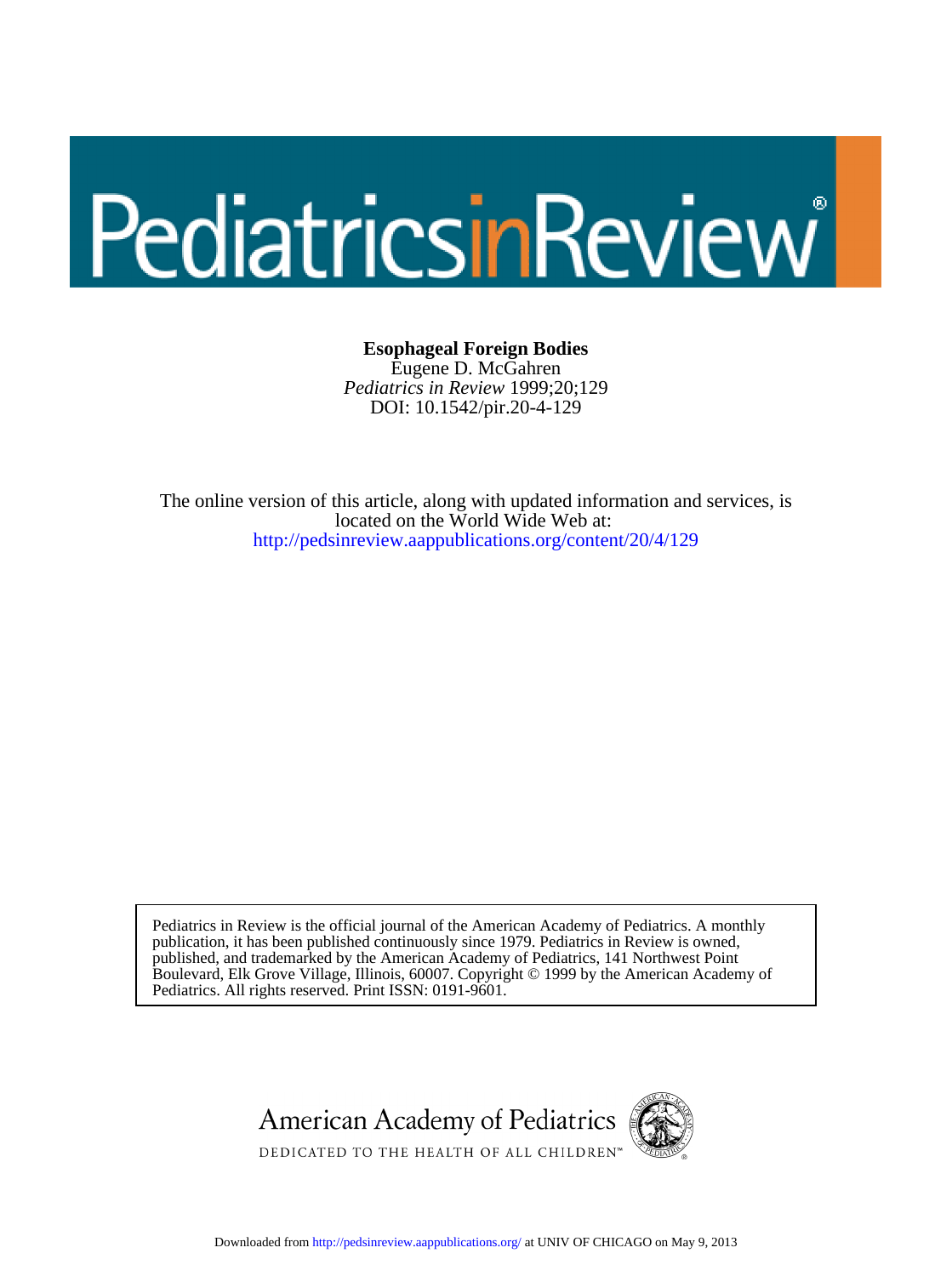# **Esophageal Foreign Bodies**

# **Eugene D. McGahren, MD\***

#### **OBJECTIVES**

*After completing this article, readers should be able to:*

- **1. Describe the most frequent presenting symptoms of esophageal foreign bodies.**
- **2. List the three areas where esophageal foreign bodies commonly lodge.**
- **3. List the investigative study that should be obtained in all cases of a suspected lodged foreign body.**
- **4. List the four basic strategies to remove esophageal foreign bodies.**
- **5. Delineate the percentage of foreign bodies that can be removed safely from the esophagus.**

The natural curiosity of children leads them to ingest many types of objects other than food. Inevitably, some of these objects become lodged in the esophagus, and the pediatrician then is faced with the challenge of determining how to remove such a foreign body.

Thousands of children in the United States present with foreign bodies lodged in the esophagus each year. Most of these children are 4 years of age and younger, and boys comprise a slight majority. Children who have a lodged esophageal foreign body usually present for care between the hours of noon and midnight and usually within 6 hours of the foreign body ingestion. By far, coins are the foreign bodies detected most commonly. Other reported objects include but are not limited to those listed in Table 1.

# **Presenting Signs and Symptoms**

The most frequent presenting symptoms are dysphagia, drooling, retching, and vomiting. However, infants and children also may experience coughing, choking, and significant airway compromise from foreign bodies lodged in the upper half of the esophagus (Table 2). In most cases, a history of foreign body ingestion can be obtained from a parent, a caretaker, or the child. It is important to try to determine how long the foreign body has been

*\*Associate Professor of Pediatric Surgery and of Pediatrics, University of Virginia Health System, Charlottesville, VA.*

# **TABLE 1. Commonly Found Esophageal Foreign Bodies in Children**

- Coins
- Food
- Small metal and plastic toys

• Buttons

- Bones
- Batteries
- Pins/safety pins/thumbtacks
- Wood
- Glass

present because those lodged for longer than 24 hours create a greater risk for erosion or other damage to the esophagus. This, in turn, will affect the choice of procedure for removing the foreign body.

# **Locating the Foreign Body**

There are three areas of anatomic constriction in the esophagus where ingested foreign bodies are predisposed to lodge: 1) the proximal esophagus at the level of the cricopharyngeal muscle and thoracic inlet (the foreign body will be seen at the level of the clavicles on chest radiograph), 2) the middle esophagus at the level of the carina and the aortic arch, and 3) the distal esophagus just proximal to the esophagealgastric junction (the foreign body will be seen two to four vertebral bodies above the stomach bubble on chest radiography). In addition, foreign bodies may lodge in esophageal strictures that have resulted from pre-existing conditions, such as an anastomotic site from an esophageal atresia repair or scarring from ingestion of a caustic substance. The most common site for foreign bodies to lodge is at the upper esophagus at the level of the thoracic inlet. If the foreign body is a coin, it always will be oriented in a transverse position because the opening of the esophagus is widest in a transverse position (Fig. 1).

A chest radiograph should be obtained in all cases of a suspected lodged foreign body. This allows the examiner to determine the precise location of the foreign body within the esophagus or to confirm that the foreign body has moved beyond the esophagus, thereby often obviating the need for a retrieval procedure. In some cases, a child will be referred from another office or center along with a radiograph. If some hours have passed prior to evaluation in the referral center and if a retrieval procedure is being considered, it is prudent to repeat the radiography to confirm that the foreign body still is present in the esophagus. If findings from a history and physical examination suggest a lodged esophageal foreign body, but none is visible on

# **TABLE 2. Common Signs and Symptoms of Lodged Esophageal Foreign Bodies**

| • Dysphagia                                      |
|--------------------------------------------------|
| • Drooling                                       |
| • Vomiting                                       |
| • Anorexia                                       |
| • $Cough$                                        |
| • Choking/cyanosis                               |
| • Wheezing                                       |
| • Hemoptysis                                     |
| • Upper respiratory tract<br>infection/pneumonia |
| • Cervical/chest pain                            |
| • Fever                                          |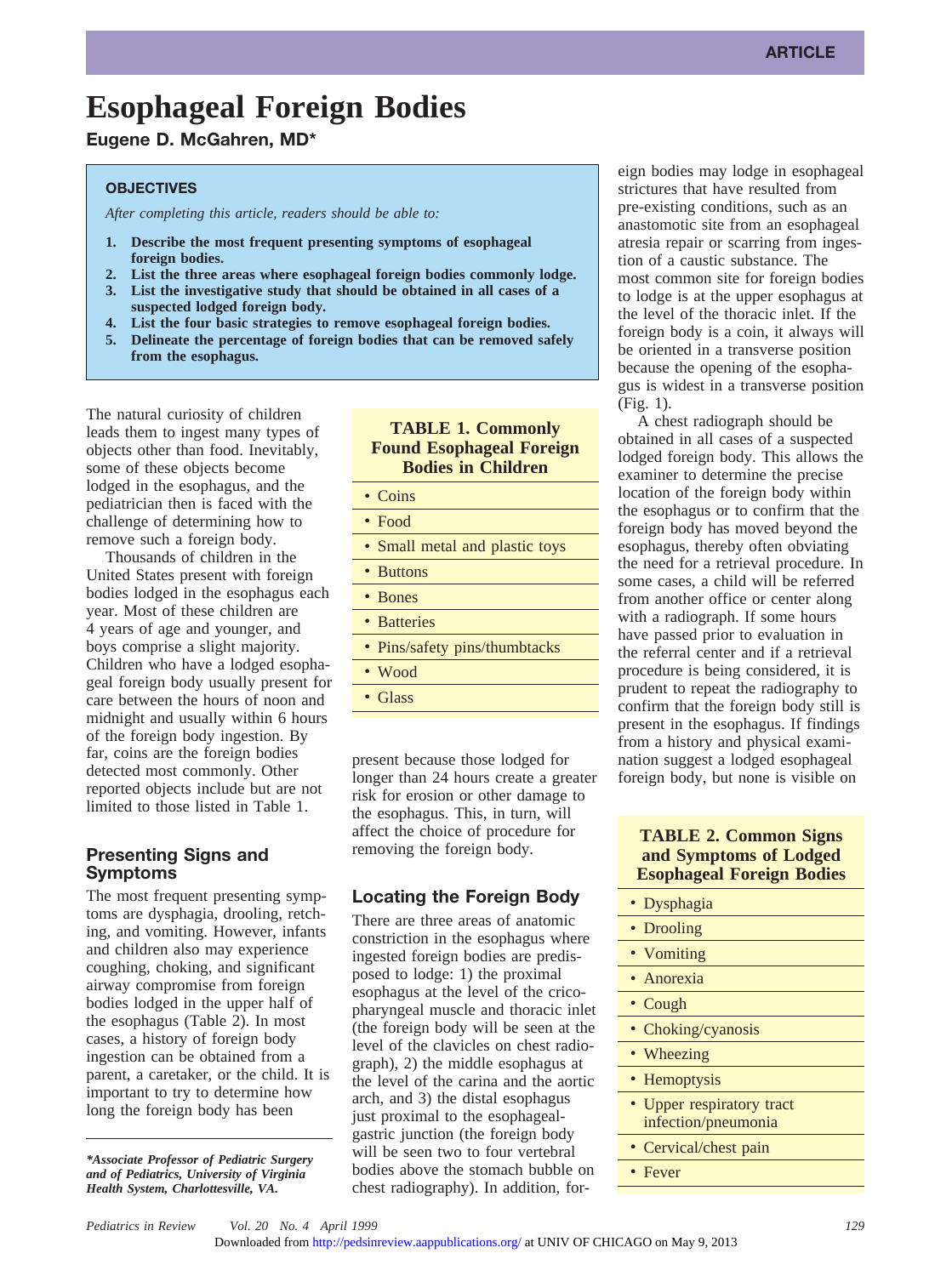#### **GASTROENTEROLOGY Esophageal Foreign Bodies**



*FIGURE 1. Anteroposterior (left) and lateral (right) radiographs showing a coin lodged in the proximal portion of the esophagus. Note the transverse orientation of the coin.*

plain chest radiography, contrast esophagography should be considered to rule out the presence of a radiolucent foreign body (Fig. 2).



*FIGURE 2. Lateral view of an esophagogram outlining a lodged radiolucent foreign body (arrow) in the*

# **Removing the Foreign Body**

Four basic strategies are used to remove a lodged foreign body: 1) removal using rigid or flexible esophagoscopy, 2) extraction using a balloon catheter under radiographic guidance, 3) pushing of the foreign body into the stomach by using bougienage, and 4) temporization, which allows the foreign body a chance to pass into the stomach on its own if it is lodged in the distal portion of the esophagus. The strategy used depends on the type of foreign body, the length of time it has been lodged, and the relative experience with one or more of these techniques at a particular center. The success rate for removal of foreign bodies from the esophagus is 95% to 100%, regardless of the technique used.

#### **ESOPHAGOSCOPY**

Esophageal foreign bodies are retrieved most commonly by using esophagoscopy, with the rigid esophagoscope (Fig. 3) used more commonly than the flexible esophagoscope. The advantages of rigid esophagoscopy include: 1) excellent visualization of the esophagus, 2) a variety of types and sizes of extraction instruments, 3) the ability to examine the esophagus directly after removal of the foreign body, and 4) a virtually 100% success rate. In addition, because the procedure is performed under general anesthesia, the airway is protected, the child is in no discomfort, and there is a great element of control over both the patient and the procedure. The relative disadvantages are the small risks of a general anesthetic and the greater cost of this procedure compared with any of the other techniques.

Rigid esophagoscopy is performed in an operating room under general anesthesia. The child is intubated, and the neck is flexed slightly while the head is extended slightly (ie, the "sniffing" position). The esophagoscope is introduced, and once the foreign body is in view, the telescope is removed from the sheath and a grasper with an attached telescope is introduced into the sheath (Fig. 4). The foreign body is grasped, and the sheath and telescope are removed together. The



*proximal portion of the esophagus. FIGURE 3. Rigid esophagoscopes are available in varied lengths and diameters.*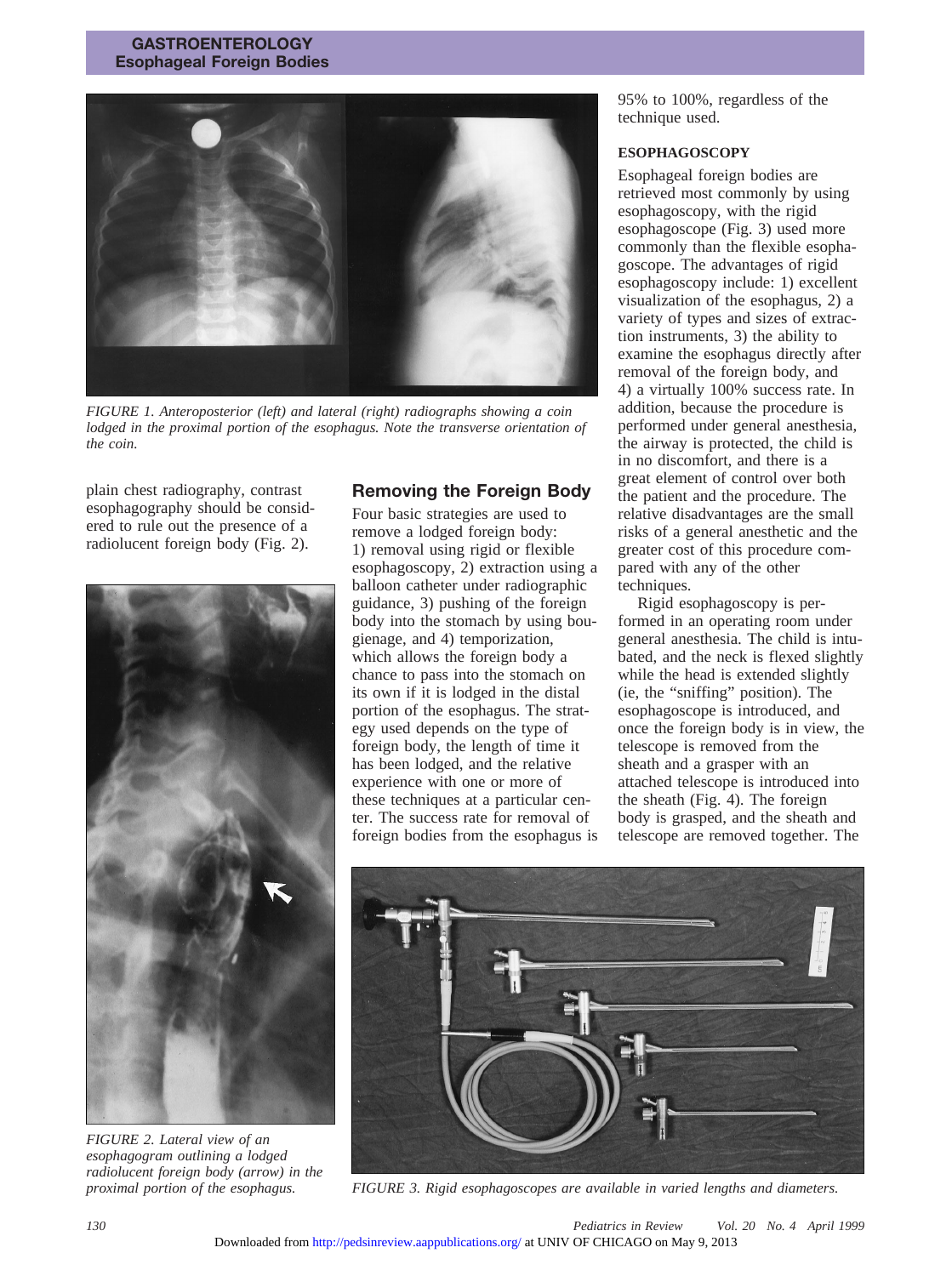

*FIGURE 4. Representative rigid telescopic extraction instruments. A grasper is attached to the end of a sheath through which a telescope is passed. This apparatus, in turn, is passed through the esophagoscope sheath. (Photo used by permission).*

esophagoscope then may be reintroduced to assess the esophagus for any injury from the foreign body. A postprocedure chest radiograph is obtained to rule out pneumomediastinum.

Flexible esophagoscopy may be undertaken with a child under sedation and without intubation. Once the scope is passed, a variety of flexible graspers, forceps, baskets, and magnets can be passed through the instrument channel to retrieve the foreign body. These instruments generally are smaller than those that can be passed through a rigid esophagoscope. The flexible esophagoscope is most useful for retrieving foreign bodies in the middle-tolower esophagus, stomach, and duodenum. The view through the flexible esophagoscope in the pharynx and upper esophagus tends to be obscured by mucosal folds. The rigid esophagoscope is a better choice for removing foreign bodies in these areas if esophagoscopy is chosen as the method for retrieval.

### **EXTRACTION BY BALLOON CATHETER**

An increasingly popular method of removing esophageal foreign bodies is extraction by balloon catheter under radiographic guidance. This method has the advantages of avoiding a general anesthetic and being much less expensive than esophagoscopic extraction. The disadvantages are that the object is not viewed directly, damage to the esophagus from the foreign body or the extraction procedure may not be detected initially, the airway is not protected, and the child may experience distress. Nonetheless, this has been a very effective as well as cost- and time-efficient procedure in many centers.

Extraction of a foreign body with a balloon catheter requires that the

#### **GASTROENTEROLOGY Esophageal Foreign Bodies**

child be calm and that the foreign body be smooth and generally lodged for fewer than 72 hours. A stricture from a pre-existing condition may be a relative contraindication to balloon extraction, but this technique has been used successfully even in this situation. Sedation is not used, so the child can protect his or her airway. A well-stocked "crash cart" and health professionals well trained in resuscitation procedures must be available. If the child is an infant, swaddling on a papoose board can be helpful. Toddlers may be secured on a larger backboard or calmed and held by a parent or caretaker. The child is placed in an oblique-prone position with the head down. Under fluoroscopic guidance, a balloon catheter of a size appropriate to the child (usually a #12 French Foley catheter) is passed through the nose or the mouth and beyond the foreign body. The balloon then is inflated with thin barium or water-soluble contrast material to the width of the esophagus. The catheter is gently withdrawn,

![](_page_3_Picture_10.jpeg)

*FIGURE 5. Radiograph showing a contrast-filled balloon catheter advanced beyond a coin lodged in the proximal esophagus (left). The catheter (arrow) is withdrawn under fluoroscopic guidance, thus allowing removal of the coin (right). (Photo used by permission.)*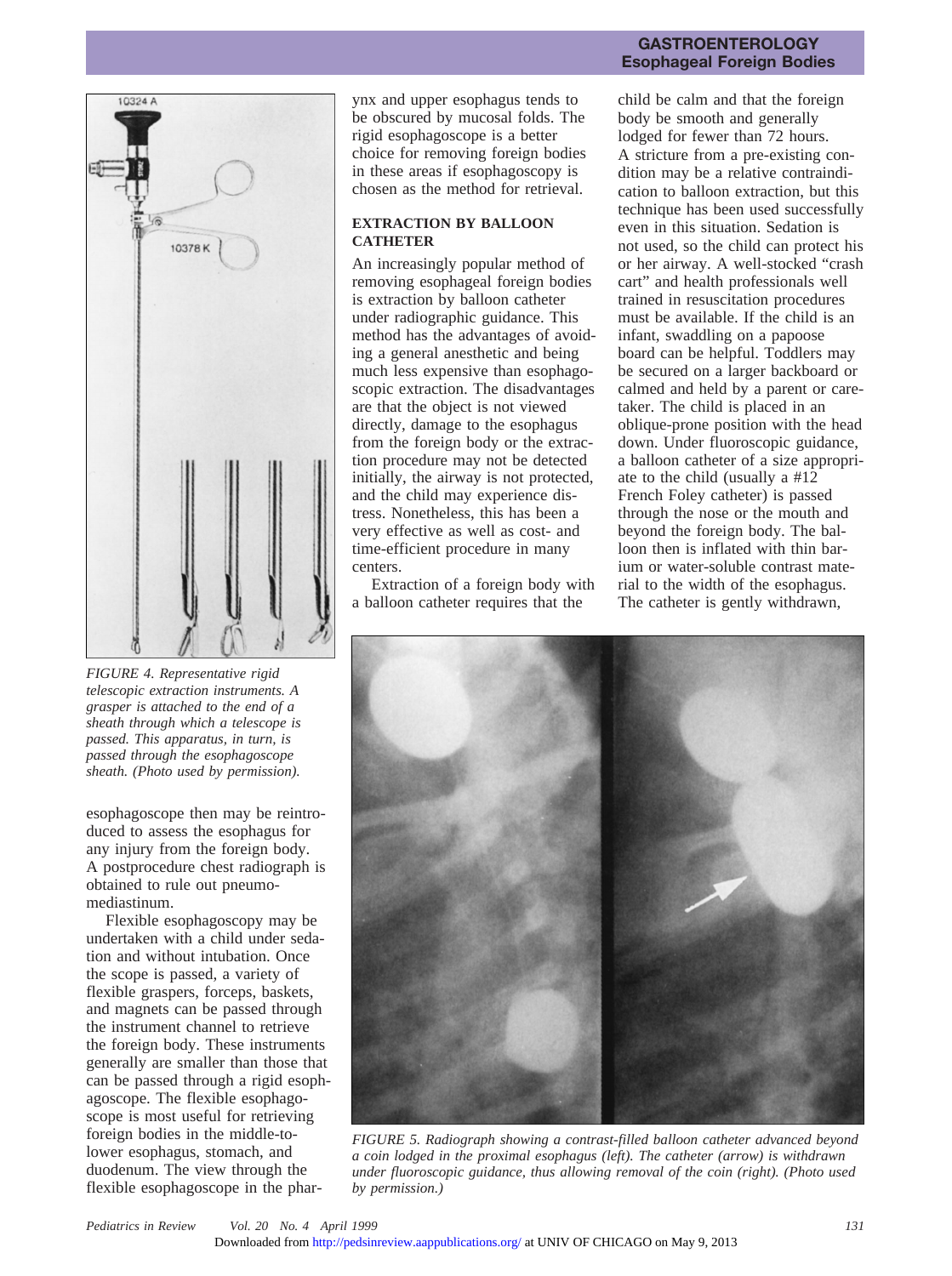#### **GASTROENTEROLOGY Esophageal Foreign Bodies**

bringing the foreign body with it (Fig. 5). The foreign body is expectorated or gently removed from the mouth after placement of a bite block. Occasionally, the foreign body may pass into the nasopharynx, but moving the patient to the decubitus or supine position usually allows the foreign body to fall back into the pharynx or the oral cavity for removal. A McGill forceps may be helpful for retrieval.

If the procedure has progressed smoothly, no further studies are required, and the child may be discharged home. If there has been any difficulty or if blood is present on the foreign body or the catheter, contrast esophagography is suggested to rule out injury to the esophagus. Recently, the balloon catheter technique has been used simply to push the foreign body into the stomach where it can pass through the gastrointestinal tract on its own.

#### **BOUGIENAGE**

Esophageal bougienage is used less frequently than other techniques, but still is a successful method of removing foreign bodies from the esophagus. Certain criteria must be met. The foreign object must be smooth; its ingestion must have been witnessed; the object must have been lodged for fewer than 24 hours; presence of the object in the esophagus must be confirmed on radiography; there should be no history of previous esophageal disease, surgery, or stricture; the child should have no pulmonary compromise; and trained personnel who are capable of performing resuscitation maneuvers should perform the procedure. Bougienage is performed in the emergency department by having the nonsedated child sit upright. A well-lubricated blunt-tipped Hurst bougie dilator of the appropriate size is passed through the mouth sufficiently to push the object into the stomach. After confirmation of the new position of the object by radiography, the child is discharged. The parents are instructed to watch for passage of the object and to contact the physician should the child experience any subsequent abdominal pain.

#### **TEMPORIZATION**

Temporization may be an option if a child presents within 24 hours of ingesting a foreign body, the object is smooth, and it already is in the distal esophagus. A radiograph is performed 24 hours from ingestion. If the object has passed into the stomach, the parents only need to watch for its passage in stool. If the object remains in the esophagus, it can be retrieved by any of the methods already discussed. It is noteworthy that temporization sometimes is useful for soft food or meat that is impacted in the distal esophagus.

#### **SHARP OBJECTS AND BATTERIES**

Special considerations are required for ingested sharp objects and batteries. A sharp object in the esophagus is removed best upon presentation and must be removed under direct vision with a rigid or flexible esophagoscope. The rigid scope may allow withdrawal of the object into the sheath for atraumatic removal. Alternatively, an overtube can be used with a flexible esphagoscope. If an object, such as an open safety pin, is lodged in the esophagus with the sharp end pointing cephalad, it can be pushed into the stomach, turned around, and withdrawn safely via the blunt end. Once a sharp object has passed into the stomach, it usually will pass on its own. It probably is better to let such objects pass rather than risk injury to the esophagus by attempting removal. Such cases must be assessed individually to determine whether the foreign body is too large to pass from the stomach, thereby necessitating removal.

A battery lodged in the esophagus should be removed immediately, although a battery may be observed initially in the stomach. In such cases, repeat radiography should be obtained 24 hours from initial presentation. If the battery still is in the stomach, it should be removed endoscopically. If the battery passes into the intestine, it should be followed with a radiograph every 3 to 4 days to be sure it is progressing through the gastrointestinal tract. Abdominal pain may be an indication for surgical removal.

# **Complications**

All of the methods for esophageal foreign body removal discussed previously are very successful when chosen appropriately. However, complications may arise from lodged esophageal foreign bodies or from the procedures to remove them. Foreign bodies that are lodged for a prolonged period of time, sharp objects, or batteries are most prone to causing erosion or perforation of the esophagus, tracheal compression, mediastinitis, esophagusto-airway fistulas, esophagus-tovascular fistulas, extraluminal migration of the foreign body, and false esophageal diverticula. Complications arising from esophagoscopy include those related to anesthesia, injury to the esophageal mucosa, bleeding, and perforation. Finally, complications arising from removal via the Foley catheter include epistaxis, vomiting, transient airway compromise, and esophageal mucosal injury or perforation. Overall, however, the rate of complications generally is reported to be less than 2%.

#### **SUGGESTED READING**

- Berggreen BJ, Harrison ME, Sanowski RA, Ingebo K, Noland B, Zierer S. Techniques and complications of esophageal foreign body extraction in children and adults. *Gastrointest Endosc.* 1993;39:626–630
- Bonadio WA, Jona JZ, Glicklich M, Cohen R. Esophageal bougienage technique for coin ingestion in children. *J Pediatr Surg.* 1988;23:917–918
- Connors GP. A literature-based comparison of three methods of pediatric esophageal coin removal. *Pediatr Emerg Care*. 1997; 13:154–157
- Connors GP, Chamberlain JM, Ochsenschlager DW. Conservative management of pediatric distal esophageal coins. *J Emerg Med.* 1996;14:723–726
- Dokler ML, Bradshaw J, Mollitt DL, Tepas JJ. Selective management of pediatric esophageal foreign bodies. *Am Surg.* 1995; 61:132–134
- Emslander HC, Bonadio W, Klatzo M. Efficacy of esophageal bougienage by emergency physicians in pediatric coin ingestion. *Ann Emerg Med.* 1996;27:726–729
- Harned RK, Strain JD, Hay TC, Douglas MR. Esophageal foreign bodies: safety and efficacy of Foley catheter extraction of coins. *AJR*. 197;168:443–446
- Johnson D. Esophagoscopy and other diagnostic techniques. In: O'Neill JA, Rowe MI, Grosfeld JL, Fonkalsrud EW, Coran AG, eds. *Pediatric Surgery*. 5th ed. St. Louis, Mo: Mosby; 1998
- Johnson DG, Condon VR. Foreign bodies in